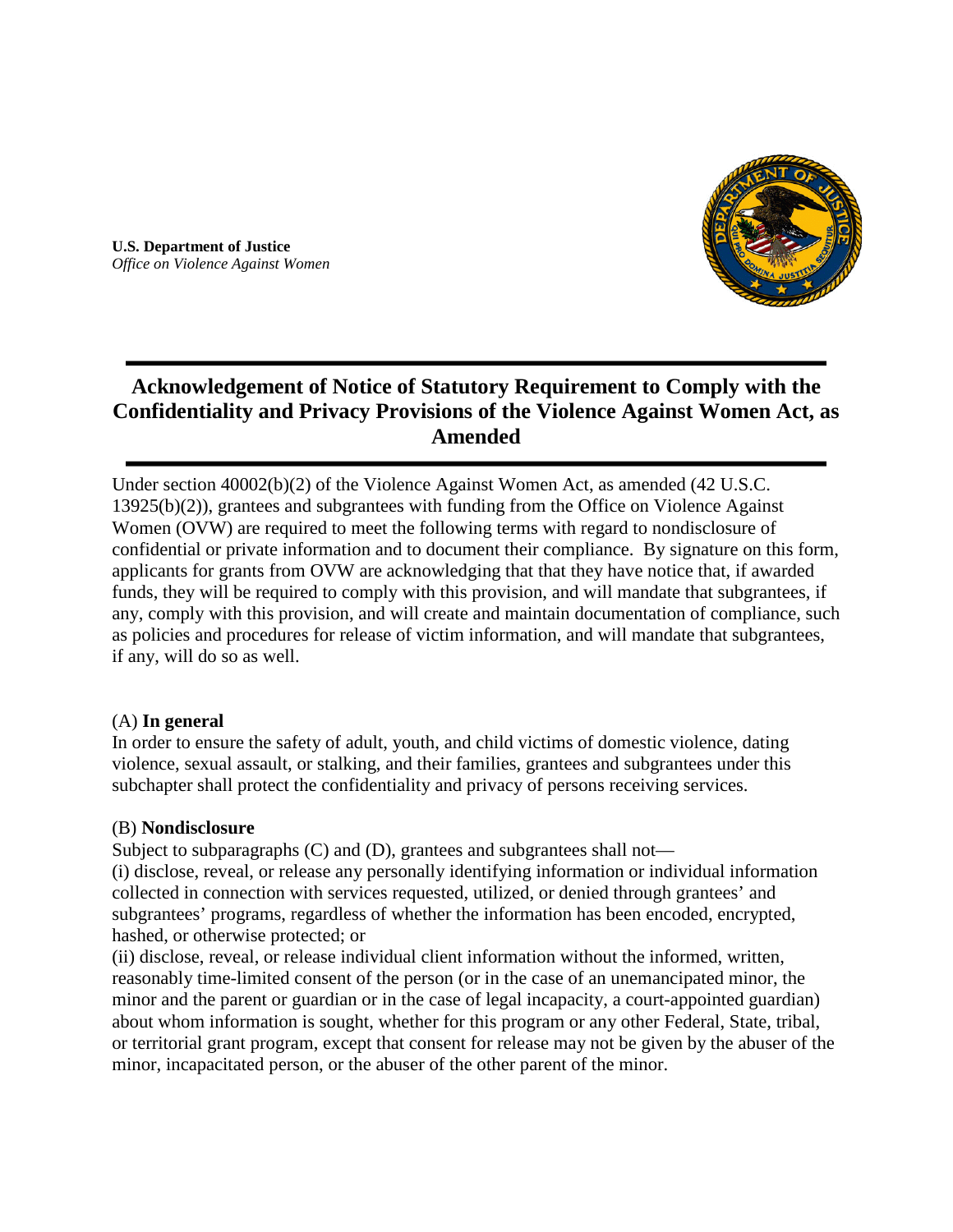If a minor or a person with a legally appointed guardian is permitted by law to receive services without the parent's or guardian's consent, the minor or person with a guardian may release information without additional consent.

## (C) **Release**

If release of information described in subparagraph (B) is compelled by statutory or court mandate—

(i) grantees and subgrantees shall make reasonable attempts to provide notice to victims affected by the disclosure of information; and

(ii) grantees and subgrantees shall take steps necessary to protect the privacy and safety of the persons affected by the release of the information.

## (D) **Information sharing**

(i) Grantees and subgrantees may share—

(I) nonpersonally identifying data in the aggregate regarding services to their clients and nonpersonally identifying demographic information in order to comply with Federal, State, tribal, or territorial reporting, evaluation, or data collection requirements;

(II) court-generated information and law enforcement-generated information contained in secure, governmental registries for protection order enforcement purposes; and

(III) law enforcement-generated and prosecution-generated information necessary for law enforcement and prosecution purposes.

(ii) In no circumstances may—

(I) an adult, youth, or child victim of domestic violence, dating violence, sexual assault, or stalking be required to provide a consent to release his or her personally identifying information as a condition of eligibility for the services provided by the grantee or subgrantee; (II) any personally identifying information be shared in order to comply with Federal, tribal, or

State reporting, evaluation, or data collection requirements, whether for this program or any other Federal, tribal, or State grant program.

## (E) **Statutorily mandated reports of abuse or neglect**

Nothing in this section prohibits a grantee or subgrantee from reporting suspected abuse or neglect, as those terms are defined and specifically mandated by the State or tribe involved.

## (F) **Oversight**

Nothing in this paragraph shall prevent the Attorney General from disclosing grant activities authorized in this Act to the chairman and ranking members of the Committee on the Judiciary of the House of Representatives and the Committee on the Judiciary of the Senate exercising Congressional oversight authority. All disclosures shall protect confidentiality and omit personally identifying information, including location information about individuals.

## (G) **Confidentiality assessment and assurances**

Grantees and subgrantees must document their compliance with the confidentiality and privacy provisions required under this section.